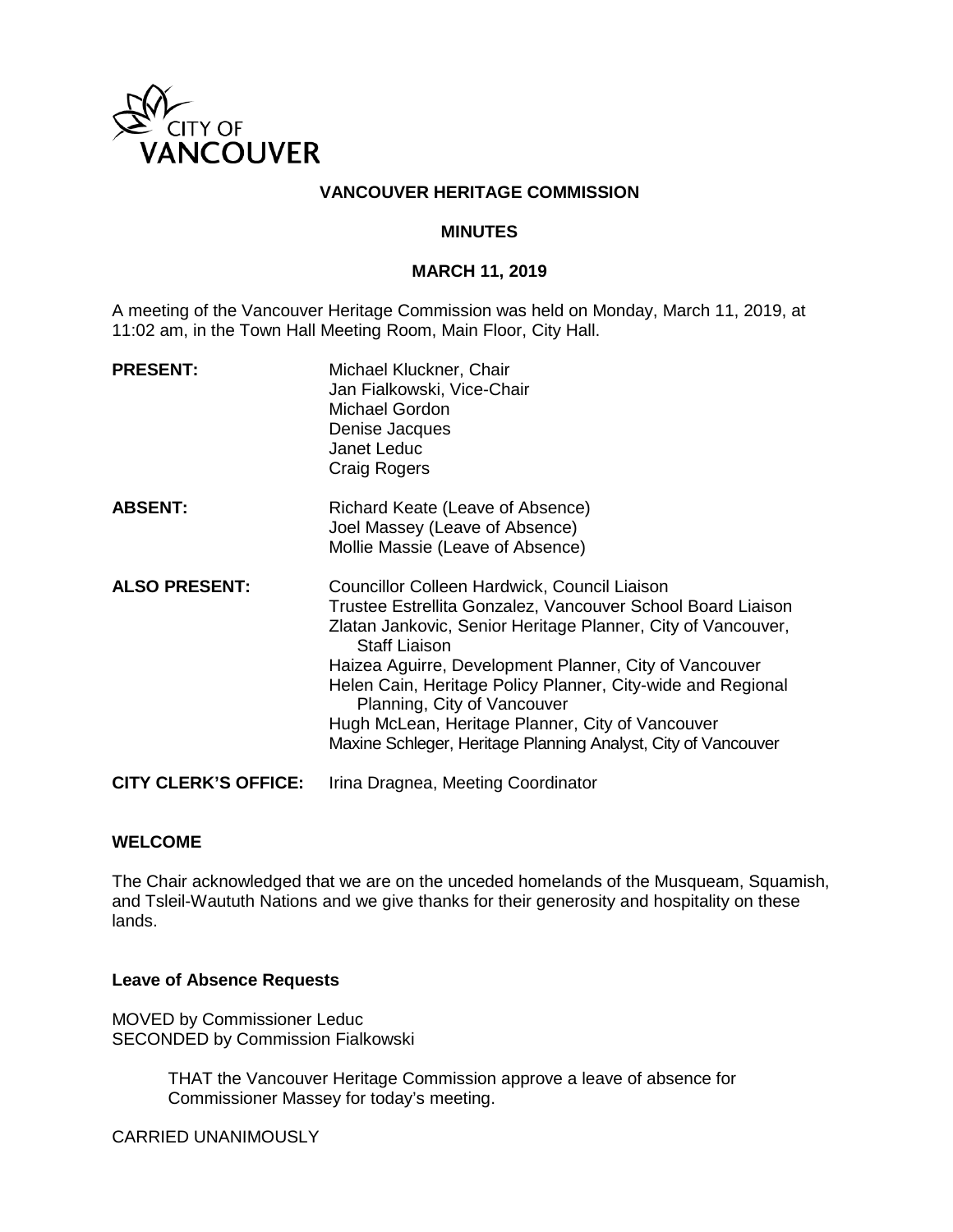#### **Approval of Minutes**

MOVED by Commissioner Fialkowski SECONDED by Commissioner Jacques

> THAT the Vancouver Heritage Commission approves the Minutes from the meeting of February 25, 2019.

CARRIED UNANIMOUSLY

#### **1. Business Arising from the Minutes**

None.

#### **2. 2006 Whyte Avenue – Bell Residence VHR "B" DP-2018-01128**

Issues:

- Conservation measures and compatibility of the new rear addition and top roof deck
- Designation in exchange for modest additional FSR
- Conservation Plan

Applicant:

• Dee Spencer, Design Professional, Terra Firma Design Ltd.

Staff:

- Hugh McLean, Heritage Planner
- Haizea Aguirre, Development Planner

Staff and the applicant provided an overview of the application and responded to questions.

MOVED by Commissioner Leduc SECONDED by Commissioner Rogers

#### **WHEREAS**

- 1. The building at 2006 Whyte Avenue (the "Bell Residence") is listed as a "B" on the Vancouver Heritage Register;
- 2. The Bell Residence is a rare example of a Craftsman house built with the Prudential Builders prefabricated wall system;
- 3. The Bell Residence is part of an enclave of historic houses in Kitsilano Point initiated in 1908 by the Canadian Pacific Railway;
- 4. The RT-9 zoning in the area encourages retention of historic buildings;
- 5. The owners have offered to designate the Bell Residence in return for a 10% increase in density from 0.75 to 0.83; and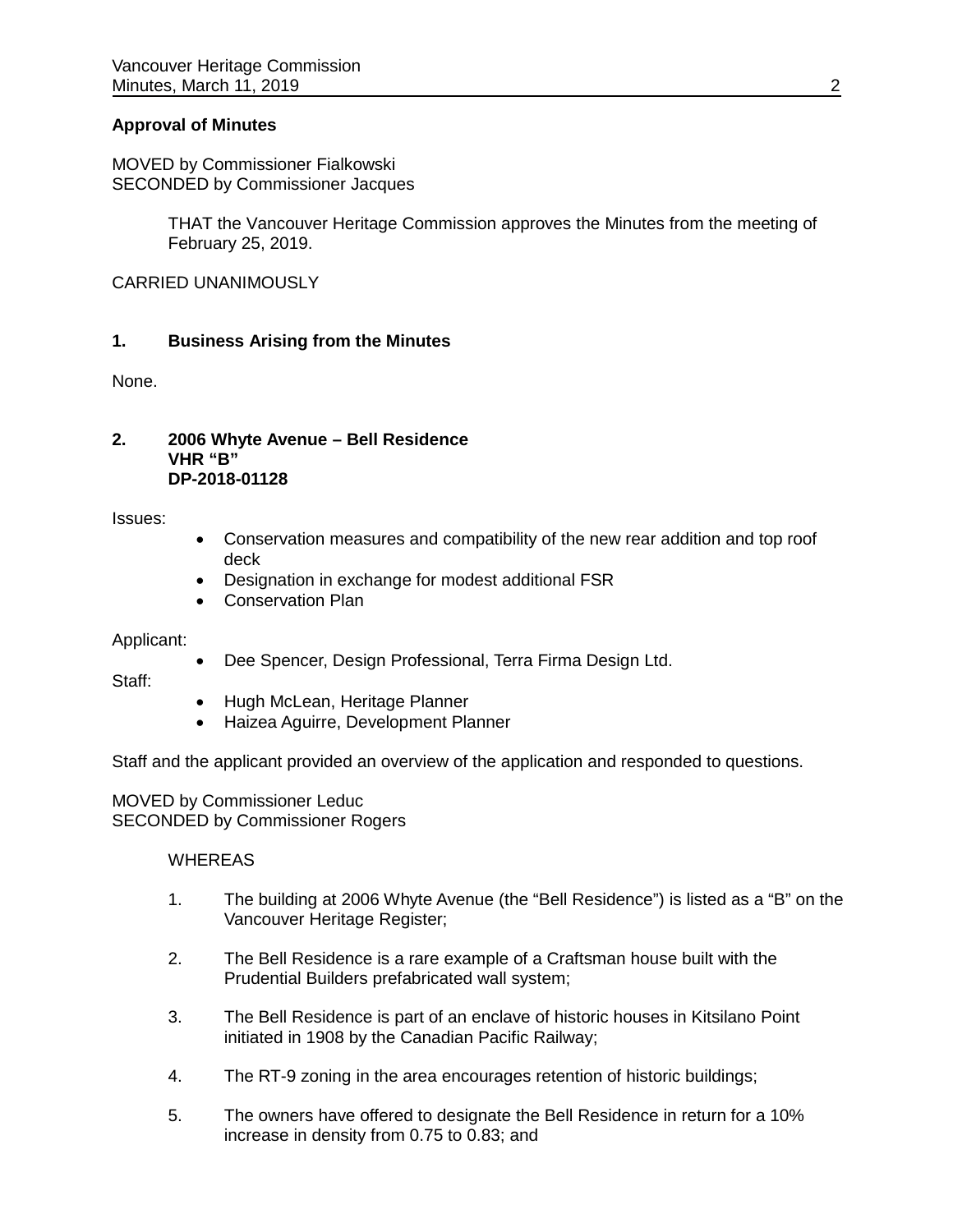6. The owners are proposing no changes to the Bell Residence's principal façade.

THEREFORE BE IT RESOLVED THAT the Vancouver Heritage Commission (the "Commission") supports the proposal to build a 3-storey addition of approximately 630 square feet at the rear of the house, as presented to the Commission on March 11, 2019;

FURTHER THAT the Commission supports the compatible design of the addition, and the Conservation Plan as presented, but recommends that the applicant consider design modifications of the addition to ensure that it is distinguishable from the original house; and

FURTHER THAT the Commission congratulates the applicant and the owner for their stewardship of the house.

CARRIED UNANIMOUSLY

### **3. Heritage Action Plan Update: Upcoming Council Reports**

Helen Cain, Heritage Policy Planner, City-wide and Regional Planning, provided an update on the Heritage Action Plan.

MOVED by Commissioner Jacques SECONDED by Commissioner Gordon

#### **WHEREAS**

- 1. The Vancouver Heritage Commission (the "Commission"), at its meeting on July 16, 2018, supported the integration of heritage into community planning in the forthcoming city plans, and supported the integration of built and cultural heritage into the City's heritage strategy;
- 2. The Commission agreed that its Statement of Significance subcommittee should test the proposed Heritage Register System Plan for a period of six (6) months; and
- 3. The Commission broadly agrees with staff's goals on the Heritage Action Plan.

#### THEREFORE BE IT RESOLVED

- A. THAT the Vancouver Heritage Commission thanks staff for the Heritage Action Plan staff update provided at its meeting on March 11, 2019.
- B. THAT the Vancouver Heritage Commission identifies and expressed its concern that the splitting of the Vancouver Heritage Register into Class 1 and Class 2 will disadvantage buildings that are currently classified as Bs and are perceived in the development community to have more heritage value than Cs.
- C. THAT the Vancouver Heritage Commission wishes to draw attention to specific areas of the downtown – Granville Street and the 800 blocks of Cambie Street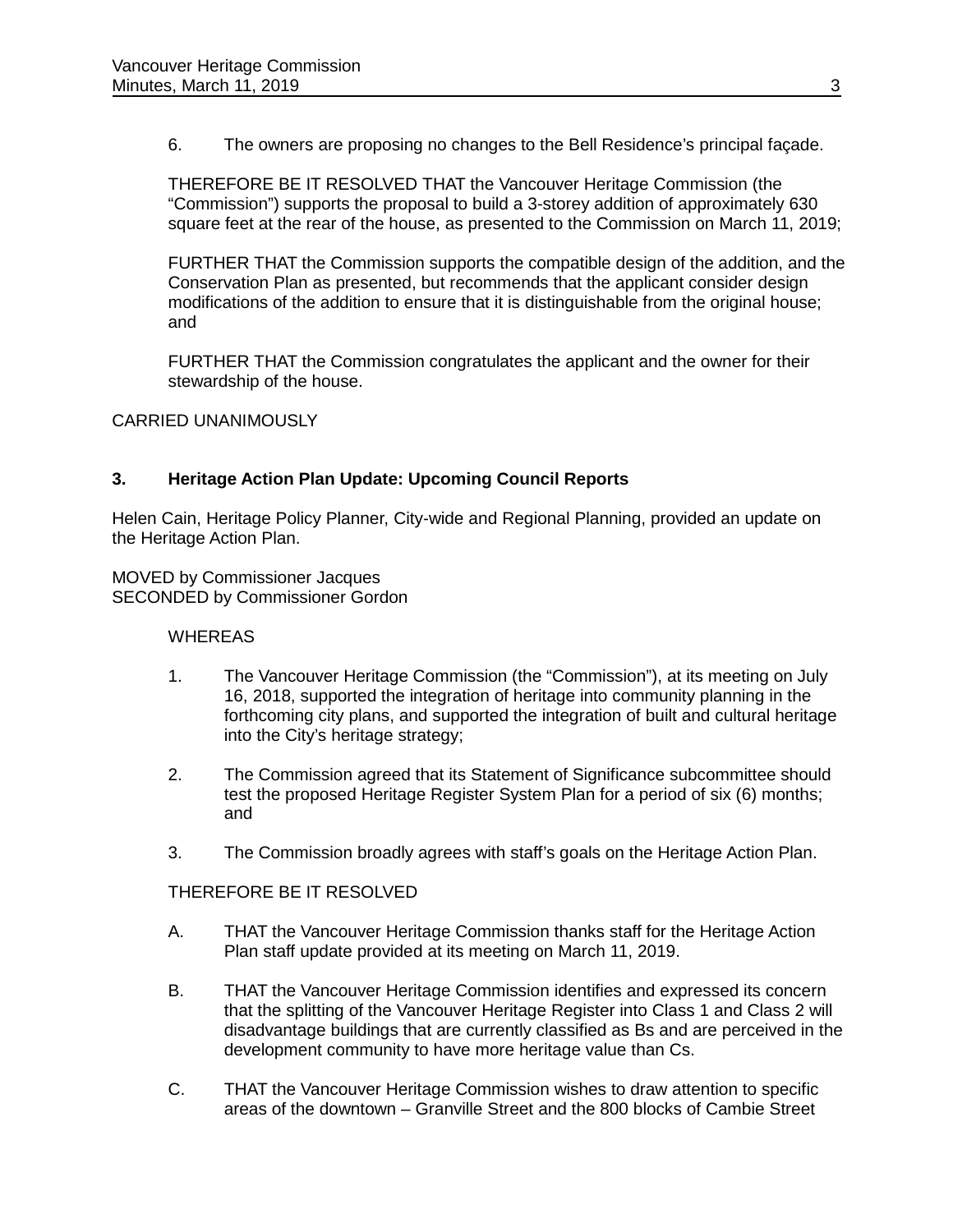and Beatty Street – for special attention by staff as the update to the Heritage Action Plan proceeds.

- D. THAT the Vancouver Heritage Commission (the "Commission") identifies and expressed its concern with how some intangible elements of the city's heritage will be recognized in the City's heritage policies and its register, and how it will be reflected in the Commission's duties as it responds to development applications.
- E. THAT the Vancouver Heritage Commission draws attention to the challenges facing Vancouver's schools, specifically those that have historic value and are not on the Vancouver Heritage Register and the complexities of seismically upgrading heritage schools and getting that work funded.
- F. THAT the Vancouver Heritage Commission supports the integration of elements of intangible heritage, such as social spaces, into the planning process of the Broadway Plan and the forthcoming City-wide Plan.
- G. THAT the Vancouver Heritage Commission recognizes that the terms of reference for the City's Planning Department and Heritage Group may be in a process of change following direction from Council.

## CARRIED UNANIMOUSLY

**\* \* \* \* \***

The Commission recessed at 12:35 pm and reconvened at 12:50 pm.

**\* \* \* \* \***

### **4. Staff Update**

### **(a) Staffing Update**

Zlatan Jankovic, Staff Liaison, introduced Maxine Schleger, Heritage Planning Analyst.

Mr. Jankovic announced that a second Heritage Planner position has been filled and the successful applicant will be starting their role on March 25, 2019.

### **(b) Heritage Incentive Program Report**

Zlatan Jankovic, Staff Liaison, reminded the Commission that the Administrative Report dated January 25, 2019, entitled "Heritage Incentive Program," will be presented to the Standing Committee on City Finance and Services on Wednesday, March 13, 2019.

MOVED by Commissioner Fialkowski SECONDED by Commissioner Gordon

### **WHEREAS**

1. The Vancouver Heritage Commission (the "Commission") provided qualified support to the Heritage Incentive Program, as presented to the Commission on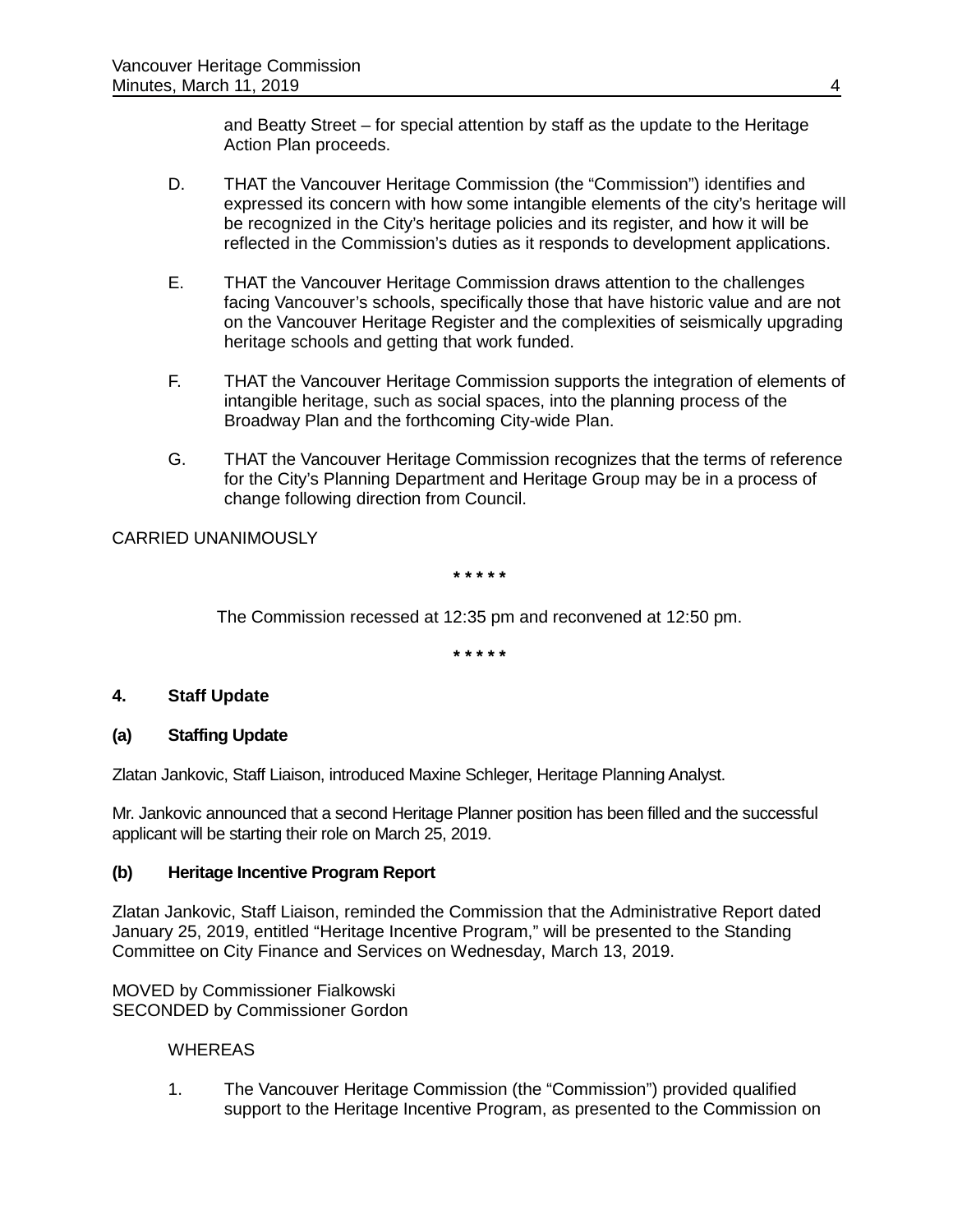June 25, 2018, and that will be presented to the Standing Committee on City Finance and Services on March 13, 2019.

## THEREFORE BE IT RESOLVED

- A. THAT the Vancouver Heritage Commission asks the Chair to speak in favour of the Heritage Incentive Program report at the Standing Committee on City Finance and Services on March 13, 2019.
- B. THAT the Vancouver Heritage Commission asks staff to consider an evolution of the program to transfer density offsite across a broader area, for example Granville Street.
- C. THAT the Vancouver Heritage Commission requests that staff investigate programs that would serve the small number of important heritage sites requiring heritage remediation beyond the scope of the proposed program.

### CARRIED UNANIMOUSLY

### **(c) Applicant Presentation Materials**

Zlatan Jankovic, Staff Liaison, asked the Commission if less packaging, as part of the supporting application documents, is more preferred. The Commission agreed.

## **(d) City Policies on Duplex**

Zlatan Jankovic, Staff Liaison, notified the Commission that an update report is currently being drafted for Council. More details to follow.

### **(e) Fairmont Academy**

Zlatan Jankovic, Staff Liaison, advised that there are no updates at the moment.

### **(f) City of Vancouver 2019 Heritage Awards**

Zlatan Jankovic, Staff Liaison announced that the 2019 Heritage Awards will be taking place on May 6, 2019.

### **5. New Business**

### **(a) Commissioners' Reports**

The Chair highlighted the significant heritage value of Delamont Park – City-owned land between West 7<sup>th</sup> Avenue and the Arbutus Greenway, and the enclave of houses surrounding it.